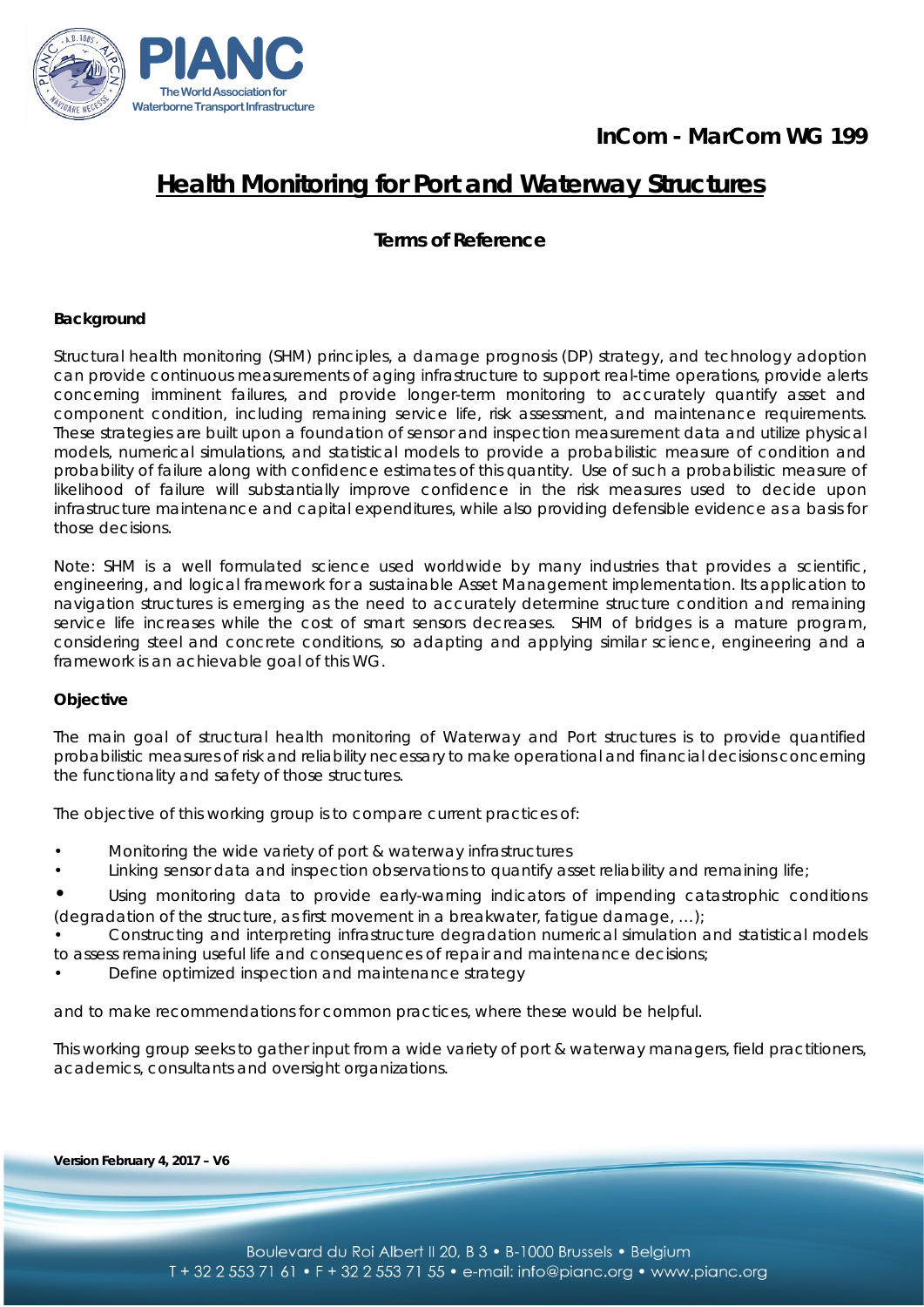# **Earlier Reports and Concurrent Working Group Activities**

PIANC INCOM has had several Working Groups related to the subject or that helped mature the requirements. The following past and present related subjects and Working Groups are:

| $\bullet$ | Inspection, Maintenance and Repair of Maritime Structures Exposed to Material      |                 |
|-----------|------------------------------------------------------------------------------------|-----------------|
|           | Degradation Caused by a Salt Water Environment                                     | PIANC WG 17     |
| $\bullet$ | Life Cycle Management of Port Structures - General Principles                      | PIANC WG 31     |
| $\bullet$ | Manual for Life Cycle Management of Port Structures                                | PIANC WG 103    |
| $\bullet$ | Inventory of Inspection and Repair Techniques of<br>Navigation                     | Structures both |
|           | Underwater and In-the-Dry                                                          | PIANC WG 119    |
| $\bullet$ | <b>River Information Services</b>                                                  | PIANC WG 125    |
| $\bullet$ | Waterway Infrastructure Asset Maintenance Management                               | PIANC WG 129    |
| $\bullet$ | Impacts of Seismic Loads and Ship Impact on Lock Gates                             | PIANC WG 151    |
| $\bullet$ | Recommendations for the Design and Assessment of Marine Oil and Petrochemical      |                 |
|           | <b>Terminals</b>                                                                   | PIANC WG 153    |
| $\bullet$ | Miter Gate Design and Operation                                                    | PIANC WG 154    |
| $\bullet$ | E-Navigation for Inland Waterways                                                  | PIANC WG 156    |
| $\bullet$ | Recommendations for Increased Durability and Service Life of New Marine Concrete   |                 |
|           | Infrastructure                                                                     | PIANC WG 162    |
| $\bullet$ | Design of Small to Mid-Scale Marine LNG Terminals Including Bunkering PIANC WG 172 |                 |

#### **Matters to be investigated**

- implementation of standardized and ad hoc instrumentation, both short- and long-term, for waterway structures,
- types and effectiveness of field measurements combined with physical and numerical simulation models used to assess current and future condition of port & waterways structures (probabilistic based),
- examples of operational and/or financial decisions made based, in part, on sensor and model data;
- methods for incorporating qualitative inspection observations with numerical simulations and remaining life assessments;
- structural degradation models for a structure type or class based on a test bed of sensor, inspection, and numerical model data of another archetypical system ;
- methods for predictive maintenance strategy;
- implementation of the "digital twin" concept in decision making and any efforts to standardize its use;
- economic value of SHM investment and feasibility for wide-spread application.

#### **Method of Approach**

Evaluation of actual SHM systems and approaches used for operational and financial decision making. This will include listing of sensors, numerical models, degradation models, and statistical procedures used to produce decision support information and their effectiveness. Though there are a variety of disparate types of hydraulic structures, many share similar materials and underlying deterioration mechanisms which lead to system degradation and failure. The principles of structural health monitoring can be consistently applied to a broad variety of structures.

Types of structures which may share similar underlying approaches include:

- Hydraulic control structures (gates, weirs, flood protection barriers,…) and concrete, steel, masonry, and timber fixed structures
- Rubble-mound and vertical breakwaters ;
- Shore and river bank protection including groins, dikes, and revetments,
- Berthing terminals and mooring sites.

Integration of SHM of early stage of conceptual design should be considered.